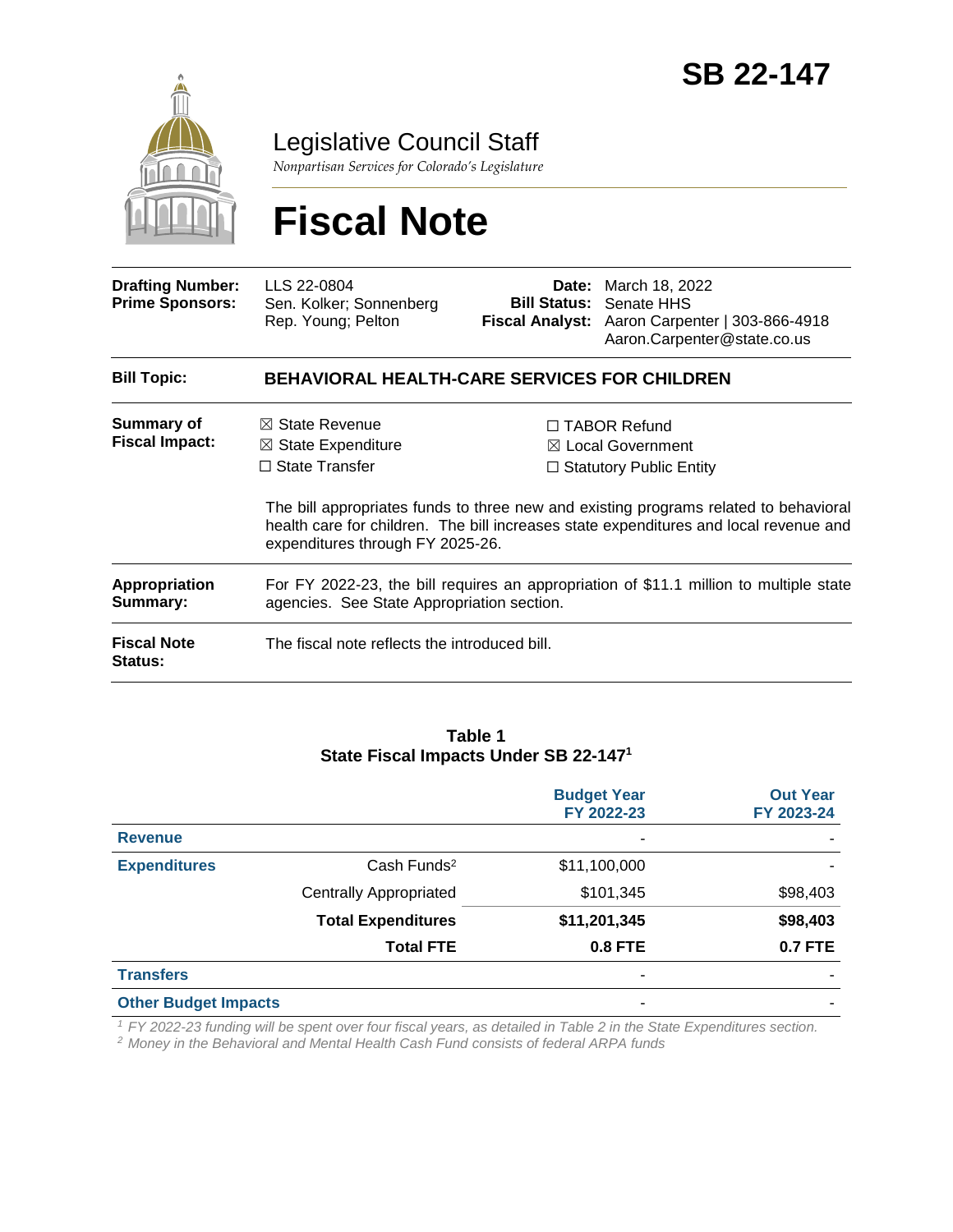# **Summary of Legislation**

The bill appropriates funds from the Behavioral and Mental Health Cash Fund to three new and existing programs related to behavioral health care for children as described below.

**Colorado Pediatric Psychiatry Consultation and Access Program (CoPPCAP).** The bill creates the CoPPCAP in the University of Colorado to:

- support primary care providers to identify and treat mild to moderate behavioral health conditions;
- provide support and assistance to primary care providers with the integration of pediatric behavioral health screening and treatment;
- provide peer-to-peer consultations;
- identify evidence-based resources and care coordination;
- support all patients seen in primary care practices;
- create educational opportunities focused on pediatric behavioral health conditions; and
- create digital resources focused on pediatric behavioral health conditions.

The bill allows CoPPCAP to enter into agreements and collaborate with a variety of agencies and to seek gifts, grants, and donations. Finally, the bill requires the General Assembly to appropriate \$4.6 million to the University of Colorado to fund the program. Any unspent money may be spent in future fiscal years but must be obligated by December 31, 2024, and expended by December 31, 2026.

**Behavioral Health Care Professional Matching Grant Program.** The bill requires that \$5.0 million be appropriated to the existing Behavioral Health Care Professional Matching Grant Program in the Department of Education (CDE). Any unspent money may be spent in future fiscal years but must be obligated by December 31, 2024, and expended by December 31, 2026. The grant program provides funding to education providers to:

- increase health professionals in schools;
- provide behavioral health training and resources for school staff;
- connect students with services provided by community-based organizations; and
- provide behavioral health care services at schools.

**School-based Health Center Grant Program.** The bill requires that \$1.5 million be appropriated to the School-based Health Center Grant Program in the Colorado Department of Public Health and Environment (CDPHE). Any unspent money may be spent in future fiscal years but must be obligated by December 31, 2024, and expended by December 31, 2026. The grant program provides funding to school-based health center to assist the establishment, expansion, and ongoing operations of school-based health centers.

# **Background**

The Behavioral Health Transformational Task Force recommended that the General Assembly meet the needs of children, youth and families through school and pediatric behavioral health care integration using federal American Rescue Plan Act (ARPA) funds (recommendation B.3). The report can be [found here.](https://leg.colorado.gov/sites/default/files/images/committees/2017/bhttf_final_report.pdf)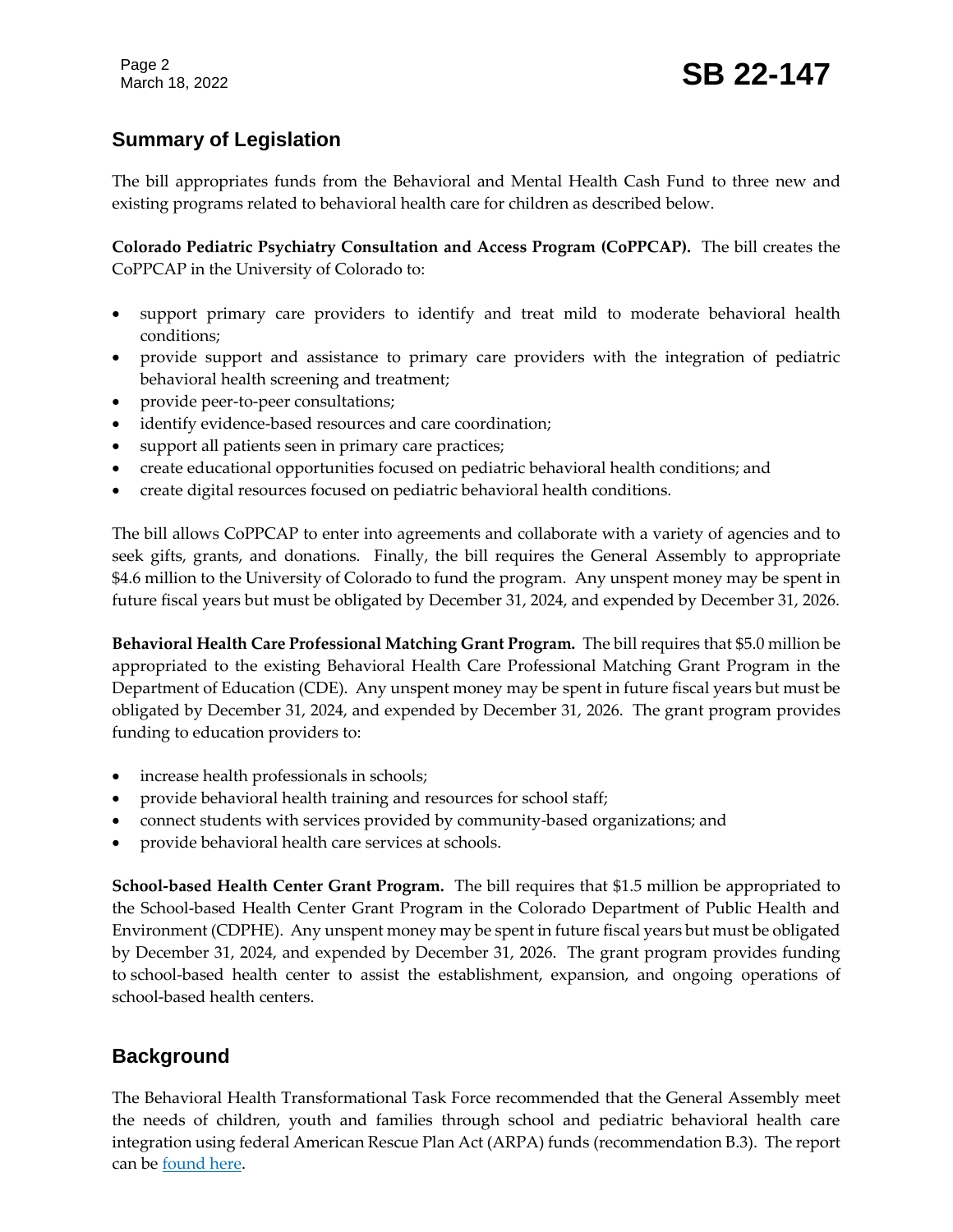## **State Revenue**

Starting in FY 2022-23, state revenue will increase to the extent that the University of Colorado receives gifts, grants, and donations for the CoPPCAP. No source for gifts, grants, and donations has been identified. Gifts, grants, and donations are not subject to the state's TABOR limit.

## **State Expenditures**

The bill increases state expenditures by \$11.4 million over three years starting in FY 2022-23 in multiple state agencies from the Behavioral and Mental Health Cash Fund as shown in Table 2 and detailed below. Table 2 shows spending over three fiscal years and assumes equal amount of spending per fiscal year. Actual spending and staffing needs may vary from this estimate depending on the timing and amounts of program spending by state departments.

| <b>Total FTE</b>                                   | <b>0.8 FTE</b> | <b>0.7 FTE</b> | <b>0.7 FTE</b> |
|----------------------------------------------------|----------------|----------------|----------------|
| <b>Total</b>                                       | \$2,272,916    | \$4,532,308    | \$4,592,927    |
| <b>CDPHE Subtotal</b>                              | \$599,404      | \$589,106      | \$589,106      |
| FTE - Personal Services                            | 0.4 FTE        | 0.3 FTE        | 0.3 FTE        |
| Centrally Appropriated Costs <sup>2</sup>          | \$94,500       | \$91,558       | \$91,558       |
| Grants                                             | \$475,477      | \$475,477      | \$475,477      |
| <b>Personal Services</b>                           | \$29,427       | \$22,071       | \$22,071       |
| <b>Department of Public Health and Environment</b> |                |                |                |
| <b>CDE Subtotal</b>                                | \$1,673,512    | \$1,673,512    | \$1,673,511    |
| FTE - Personal Services                            | 0.4 FTE        | 0.4 FTE        | 0.4 FTE        |
| Centrally Appropriated Costs <sup>2</sup>          | \$6,845        | \$6,845        | \$6,845        |
| Grants                                             | \$1,616,667    | \$1,616,667    | \$1,616,666    |
| <b>Other Administrative Costs</b>                  | \$18,373       | \$18,373       | \$18,373       |
| <b>Personal Services</b>                           | \$31,627       | \$31,627       | \$31,627       |
| <b>Department of Education</b>                     |                |                |                |
| <b>CU Subtotal</b>                                 | $\blacksquare$ | \$2,269,690    | \$2,330,310    |
| <b>Operating Costs</b>                             |                | \$415,476      | \$420,469      |
| <b>Personal Costs</b>                              | ۰              | \$1,854,214    | \$1,909,841    |
| <b>University of Colorado</b>                      |                |                |                |
| <b>Cost Components</b>                             | FY 2022-23     | FY 2023-24     | FY 2024-25     |

#### **Table 2 Expenditures Under SB 22-147<sup>1</sup>**

*<sup>1</sup> While the bill requires appropriations in FY 2022-23, the fiscal note assumes that costs will be incurred through FY 2024-25.*

*<sup>2</sup> Centrally appropriated costs are not included in the bill's appropriation.*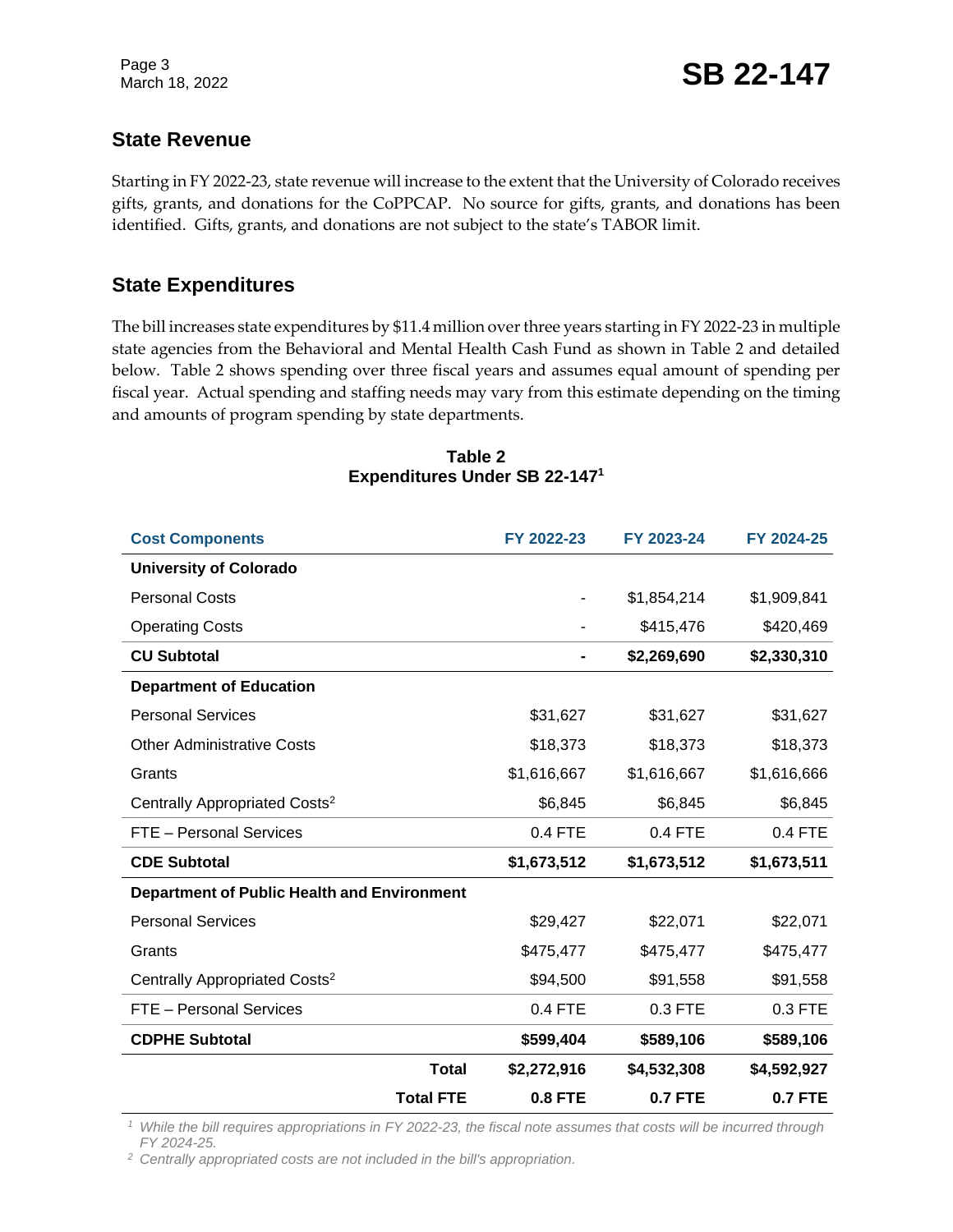Page 4

**University of Colorado.** Starting in FY 2023-24, expenditures in the University of Colorado will increase as shown in Table 2 to develop the CoPPCAP. This includes about \$3.8 million for staff and \$835,945 in operating expenses over two years. Staff includes a director and support staff, as well as psychiatrists, evaluators, care coordinators, research assistants, clinicians, consultants, and other support positions that will implement the program, including supporting and providing assistance to physicians. Operating expenses include marketing, accrediting fees, and the costs to provide learning opportunities. The fiscal note assumes a July 1, 2023, start date to give the university one year to develop the program and hire staff.

**Department of Education.** The CDE will require 0.4 FTE per year, or a total of 1.2 FTE over three years, to review applications, provide technical support, administer the additional funds, and to collect additional data. Current law restricts administrative costs for the Behavioral Health Care Professional Matching Grant Program to 3 percent, or \$50,000 per year. The remaining administrative funds may be used for reporting, evaluation, site visits, or other costs. After accounting for administrative costs, the remaining \$4.9 million will be awarded in grant funds over three years.

**Department Public Health and Environment.** The CDPHE requires 0.4 FTE in FY 2022-23 and then 0.3 FTE in FY 2023-24 and FY 2024-25, or a total of 1.0 FTE over a three year period, to conduct community engagement, to solicit competitive bids for new school-based health centers, provide technical assistance to new and existing health centers, to administer the additional funds, and to monitor and report on additional funds awarded. After accounting for administrative cost, the remaining \$1.4 million will be awarded in grant funds over the three years.

**Centrally appropriated costs.** Pursuant to a Joint Budget Committee policy, certain costs associated with this bill are addressed through the annual budget process and centrally appropriated in the Long Bill or supplemental appropriations bills, rather than in this bill. These costs, which include employee insurance and supplemental employee retirement payments, are shown in Table 2.

# **School District**

To the extent school districts receive additional grant funds, revenue and expenditures to school districts will increase.

# **Effective Date**

The bill takes effect upon signature of the Governor, or upon becoming law without his signature.

# **State Appropriations**

The bill requires the following appropriations from the Behavioral and Mental Health Cash Fund in FY 2022-23:

- \$4,600,000 to the University of Colorado;
- \$5,000,000 to the Department of Education and 0.4 FTE; and
- \$1,400,000 to the Department of Public Health and Environment and 0.4 FTE.